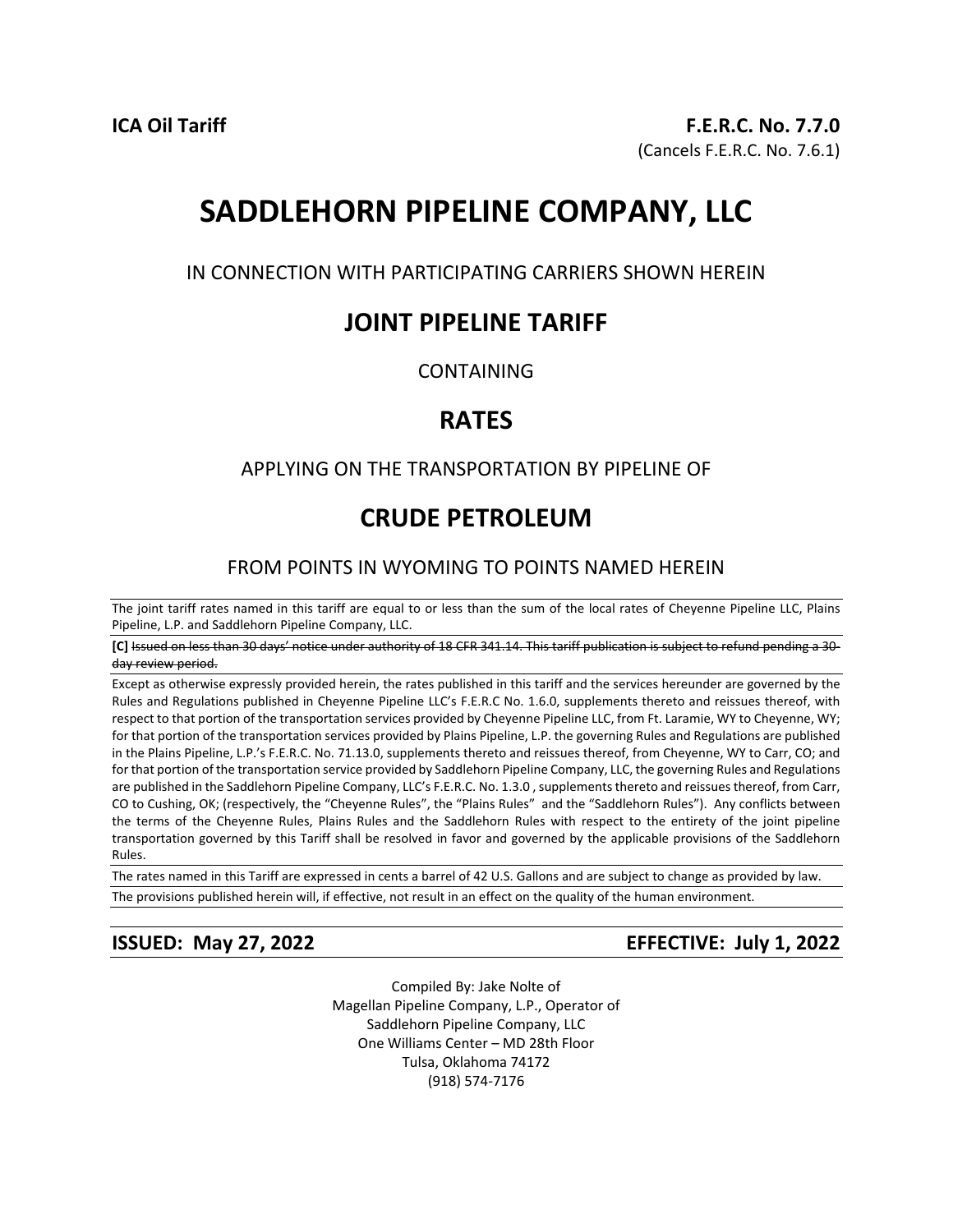## **Joint Rates**

*All Rates are for pipeline transportation only. (Rate in Cents per Barrel)* **[I]** Increase. All rates in this item are increased.

| <b>ITEM NO.</b> | <b>FROM</b><br>(Origin) | тο<br>(Destination) | <b>Joint Rate</b> | <b>Temporary</b><br><b>Incentive Joint</b><br>Rate<br>[Note 1] |
|-----------------|-------------------------|---------------------|-------------------|----------------------------------------------------------------|
| 100             | Ft. Laramie, WY         | Cushing, OK         | 844.39            | 289.20                                                         |

**[Note 1]** The "Temporary Incentive Joint Rate" set forth in the Table of Joint Rates shall be available to any individual shipper that tenders at Origin, in its own name, for delivery to the Destination.

### **PARTICIPATING CARRIERS AND ROUTING INSTRUCTIONS**

Participating Carriers: Cheyenne Pipeline LLC Plains Pipeline, L.P.

Routing: Cheyenne Pipeline LLC from Ft. Laramie, Wyoming to Cheyenne, Wyoming thence via Plains Pipeline,L.P. from Cheyenne Jct., WY to Carr, CO thence via Saddlehorn Pipeline Company, LLC from Carr Junction, CO to Cushing, OK.

### **[W] EXCEPTIONS TO RULES AND REGULATIONS**

*Exception to Cheyenne Rules, Item 40 (b): Gauging, Deductions and Adjustments, Plains Rules Item 80(d): Gauging, Testing and Deductions and Saddlehorn Rules, Item 60: Measurement and Tender Deductions, paragraphs 4 and 5, the following shall apply for movements under this joint tariff.* 

For the Cheyenne Rules, Item 40(b) the following shall apply herein: "A deduction of one-tenth of one percent (0.1%) will be made to cover evaporation and other normal losses during transportation."

For the Plains Rules Item 80(d): Gauging, Testing and Deductions the following shall apply herein: "A deduction of one-tenth of one percent (0.1%) will be made to cover evaporation and other normal losses during transportation."

For the Saddlehorn Rules, Item 60, paragraphs 4 and 5, the following shall apply herein: "A deduction of one-tenth of one percent (0.1%) will be made to cover evaporation and other normal losses during transportation."

For clarity, the sum of each carriers portion of the deduction listed above, shall result in a total deduction for the entire joint movement equal to three-tenths of one percent (0.3%).